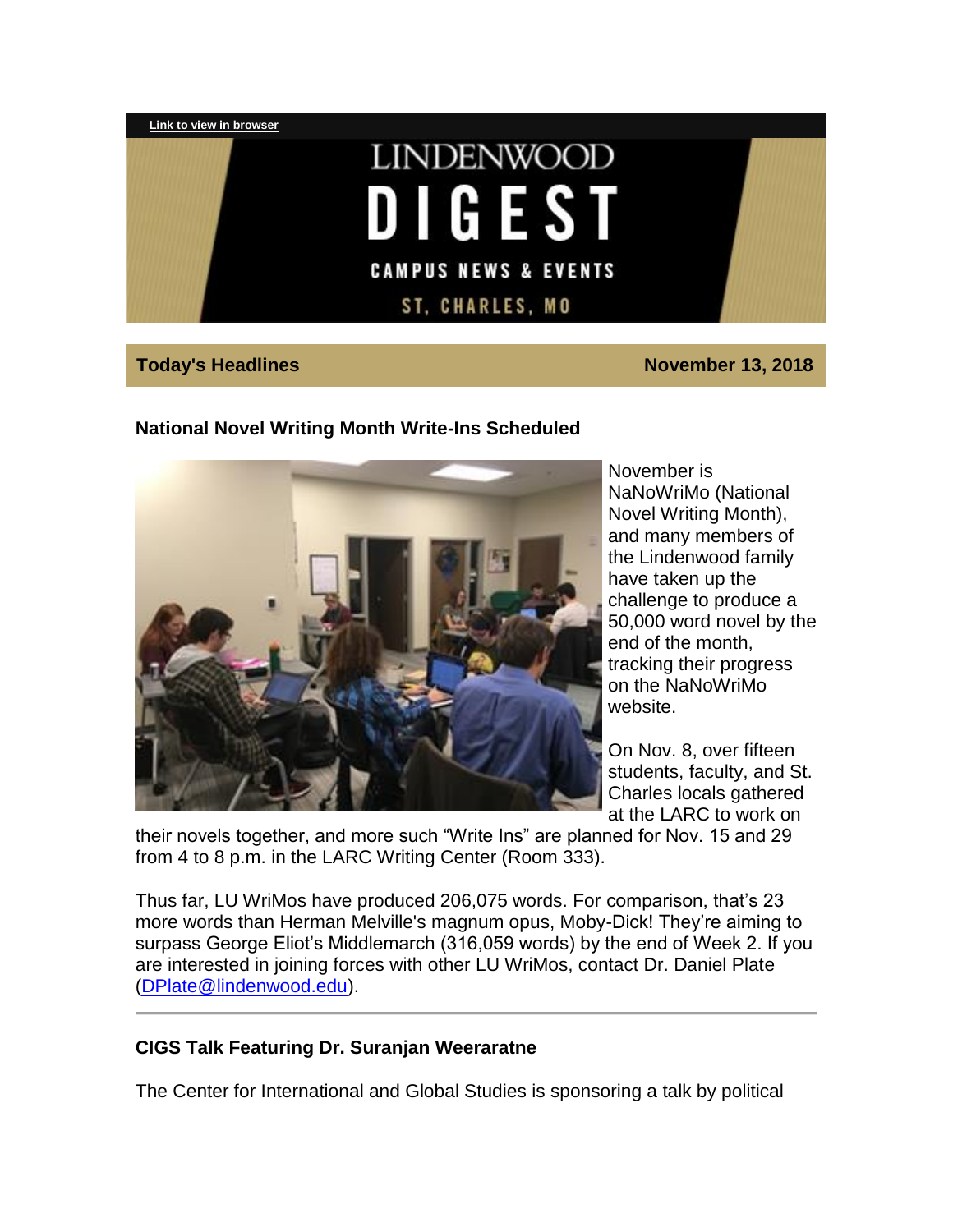scientist Dr. Suranjan Weeraratne on ["Boko Haram and the Alarming Rise in the](https://hes32-ctp.trendmicro.com/wis/clicktime/v1/query?url=https%3a%2f%2fcustapp.marketvolt.com%2flink%2fqTfWhxxBLV%3fCM%3d1237613519%26X%3d18314661&umid=a91edc44-ba34-4813-a330-3d475c767b93&auth=bc7ac43e330fa629f0cfb11786c85e83c10d06b8-2d9bf5caf31996b5192d745f6d0f29f71da3b44c)  [Use of Female Suicide Bombers"](https://hes32-ctp.trendmicro.com/wis/clicktime/v1/query?url=https%3a%2f%2fcustapp.marketvolt.com%2flink%2fqTfWhxxBLV%3fCM%3d1237613519%26X%3d18314661&umid=a91edc44-ba34-4813-a330-3d475c767b93&auth=bc7ac43e330fa629f0cfb11786c85e83c10d06b8-2d9bf5caf31996b5192d745f6d0f29f71da3b44c) Thursday, November 15 at 7 p.m. in Dunseth Auditorium.

For further information regarding this talk, please contact Ray Scupin at [Rscupin@lindenwood.edu](mailto:Rscupin@lindenwood.edu)

# **Fall Fashion Show Scheduled for Dec. 7**



 $FALL$  The annual fall fashion show will be held Dec. 7 in the Black FASHION Box Theater.

> The student market will be open at 9 a.m. and 6 p.m. Two high school shows will be held at 10 a.m. and noon. The Lindenwood student show will begin at 7 p.m.

Tickets can be purchased at the J. Scheidegger Center For [The Arts box office.](https://hes32-ctp.trendmicro.com/wis/clicktime/v1/query?url=https%3a%2f%2fcustapp.marketvolt.com%2flink%2fh2WmMZl2Pv%3fCM%3d1237613519%26X%3d18314661&umid=a91edc44-ba34-4813-a330-3d475c767b93&auth=bc7ac43e330fa629f0cfb11786c85e83c10d06b8-abbbebed3cdd10b24c2820422474b59d0243e379)

# **Excused Absences: ESC10000 Physical Geology Field Trip**

Please excuse [the following students](https://hes32-ctp.trendmicro.com/wis/clicktime/v1/query?url=https%3a%2f%2fcustapp.marketvolt.com%2flink%2f34VadYDa77%3fCM%3d1237613519%26X%3d18314661&umid=a91edc44-ba34-4813-a330-3d475c767b93&auth=bc7ac43e330fa629f0cfb11786c85e83c10d06b8-2fff3db00e04670bccd796260bf072c3c0707e6e) from their classes on Wednesday, November 14. Students will be attending a required geology field trip for their Physical Geology class. Field trip runs from 8 a.m. to 5 p.m.

Students have been advised to inform their instructors ahead of time to plan for the work missed that day. If you have questions, please contact the instructor Dr. Ana Londono at [alondono@lindenwood.edu.](mailto:alondono@lindenwood.edu)

#### **Campus Mailroom Hours – Thanksgiving Break**



The St. Charles campus mail room will be closed Thursday, Nov. 22 through Sunday, Nov. 25 in observance of the Thanksgiving holiday.

Normal business functions and hours will resume Monday, Nov. 26 at 8 a.m.

Please contact the mailroom at 627-2501 with any questions.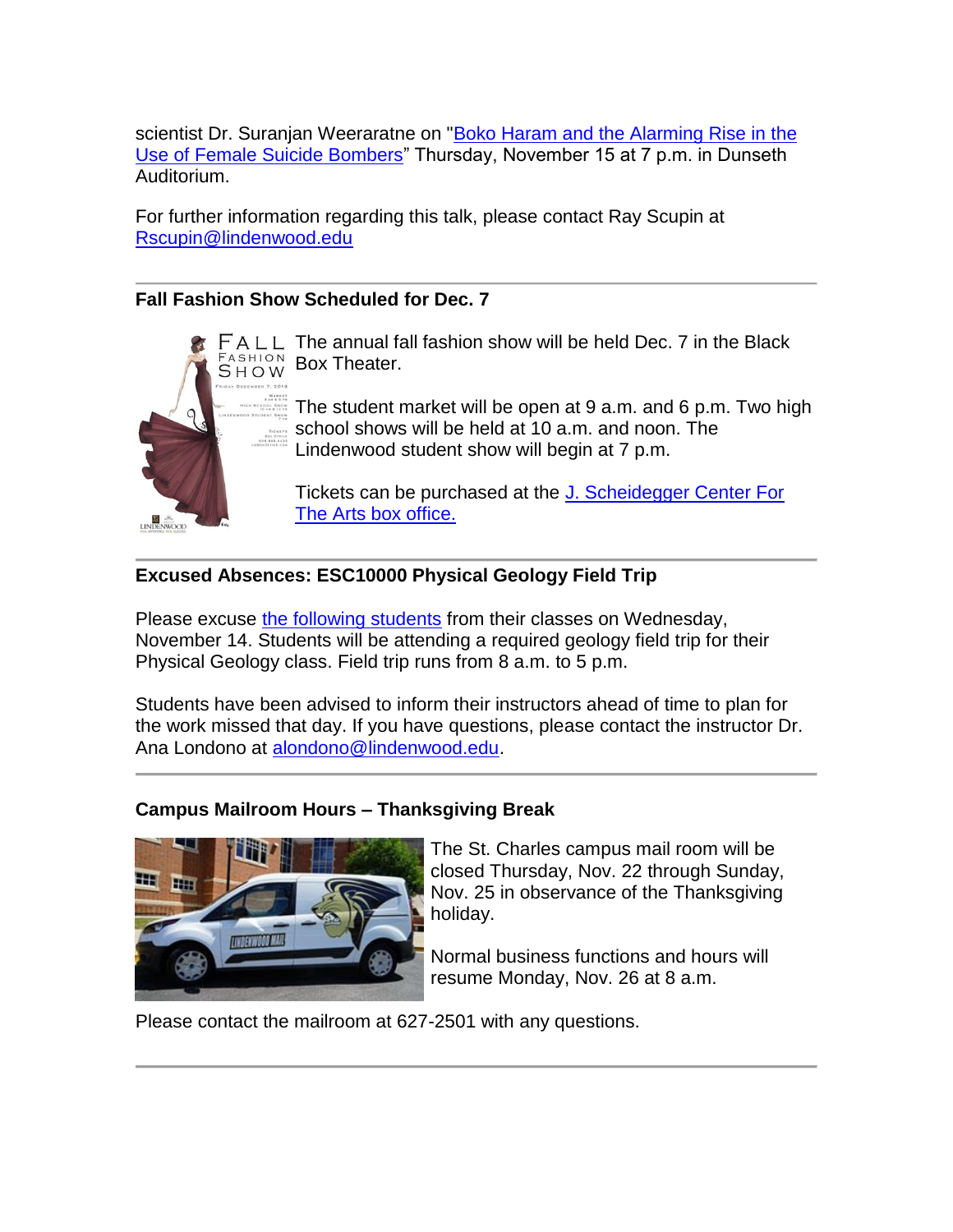# **Evans Commons Rec Center and Third Floor Track Thanksgiving Break Hours**

Wednesday, November 21 6:00 A.M.-7:00 P.M. Thursday, November 22 **CLOSED** Friday, November 23 **CLOSED** Saturday, November 24 **CLOSED** Sunday. November 25 **CLOSED** Monday, November 26 Normal Hours Resume

-Campus Recreation Staff





# **Previously in The Digest**

#### **Free Tax Tool Available**

With the legislative changes to our tax laws this year, many of you might be wondering how it will affect you when you file your 2018 taxes. For the curious and/or brave, the IRS created the "Paycheck Checkup" withholding calculator, [https://www.irs.gov/individuals/irs-withholding-calculator,](https://hes32-ctp.trendmicro.com/wis/clicktime/v1/query?url=https%3a%2f%2fcustapp.marketvolt.com%2flink%2frFacnw5MZV%3fCM%3d1237613519%26X%3d18314661&umid=a91edc44-ba34-4813-a330-3d475c767b93&auth=bc7ac43e330fa629f0cfb11786c85e83c10d06b8-7ecd97a61f8cf4b19fc3191c71fc1dd967417293) which you can use to forecast your income taxes for the year.

The IRS encourages everyone to use the Withholding Calculator to perform a quick "paycheck checkup." This is even more important this year because of recent changes to the tax law for 2018. The calculator helps you identify your tax withholding to make sure you have the right amount of tax ...

You will need your most recent pay stubs from Workday ("Pay" worklet -> My Statements -> Payslips), and a copy of your 2017 Federal Income Tax return to complete the checkup.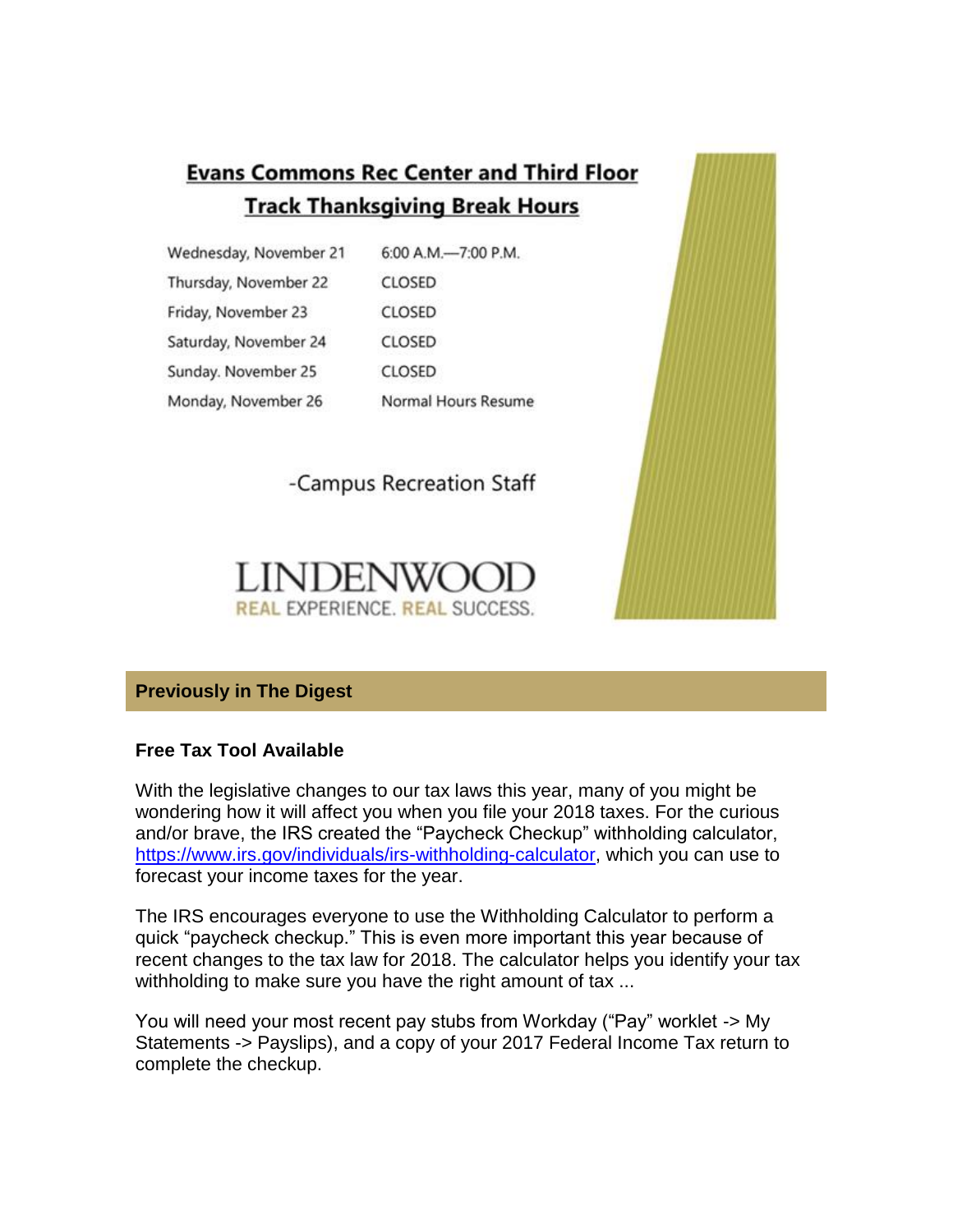The IRS recommends this for any and all employees, but particularly for the following:

- Two-income families
- People working two or more jobs, or who only work for part of the year

• People with children who claim credits or deductions, such as the Child Tax Credit

- People with older dependents, including children age 17 or older
- Anyone who itemized their deductions in 2017

The data entered is not saved, captured, or used in any way by the IRS, and will auto-delete once you are finished and exit the summary page. If your results indicate it would better serve your financial needs to adjust your personal tax withholdings, you can do so immediately in Workday ("Pay" worklet -> View/Update Elections -> Withholding Elections -> Update).

#### **CAMS Enterprise and CAMS Portals Outage Timeframe**

Sunday, Nov. 18, 2017 at 7 a.m. to Sunday, Nov. 18, 2017 at 8 p.m.

CAMS Enterprise, the student portal, the faculty and staff portal, and the application portal will be unavailable beginning November 18 at 7 a.m. to upgrade to the latest version of CAMS Enterprise. During the outage time,frame, all features of CAMS Enterprise and the portals will be inaccessible via all Internet browsers.

Access to all other IT services, including the website, network, WiFi, Canvas, Workday, and email will be unaffected by this outage. The update to the latest version of CAMS Enterprise and the portals will be completed by Sunday, November 18, at 8 p.m.

#### **Questions or Assistance?**

If you have any questions or require assistance, please contact the IT Help Desk at [HelpDesk@lindenwood.edu](mailto:HelpDesk@lindenwood.edu) or via the helpdesk phone 636-255-5100.

#### **Nominations for Martin Luther King Jr. Leadership Awards Now Open**

The Lindenwood University Diversity, Equity, and Inclusion Task Force announces our second annual Martin Luther King, Jr. Leadership Awards. We seek the nomination of individuals who embrace creativity, leadership, scholarship, and/or service towards an outcome intended to positively impact the Lindenwood community, with particular emphasis on such activities as they relate to the core values of diversity, equity, and inclusion at the heart of our task force's work.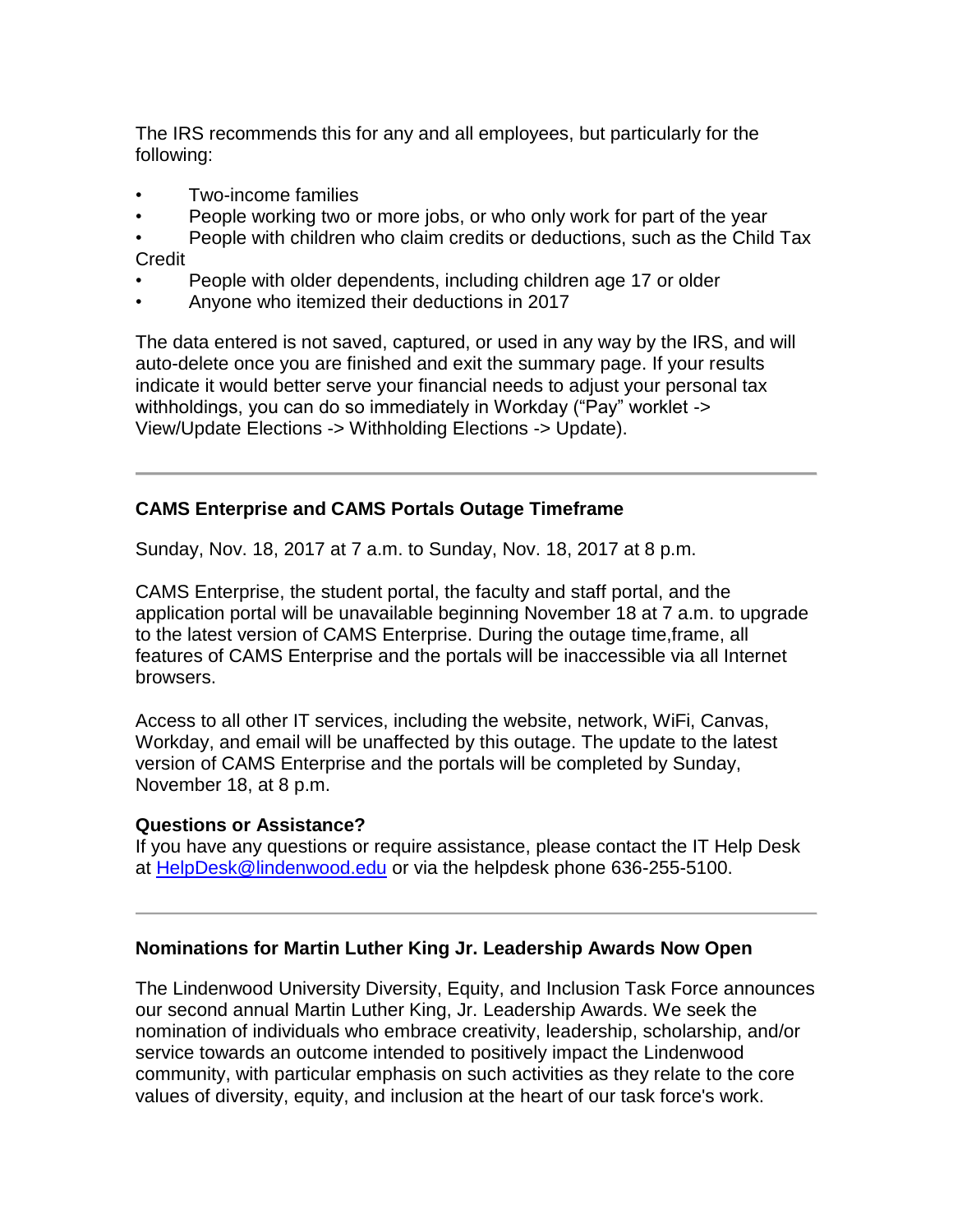Nominees can be students, faculty, staff, and/or administration. The deadline for nominations is December 7, 2018. The link to the nomination form is [here.](https://hes32-ctp.trendmicro.com/wis/clicktime/v1/query?url=https%3a%2f%2fcustapp.marketvolt.com%2flink%2fbrKilXmRt3%3fCM%3d1237613519%26X%3d18314661&umid=a91edc44-ba34-4813-a330-3d475c767b93&auth=bc7ac43e330fa629f0cfb11786c85e83c10d06b8-53c6ca5df016c50f115af71d607ef6e0558a8636)

# **Student Research Conference Submissions Now Accepted**

It is that time of year again, everyone: The [2019 Student Research Conference](https://hes32-ctp.trendmicro.com/wis/clicktime/v1/query?url=https%3a%2f%2fcustapp.marketvolt.com%2flink%2fS5FbblSKyL%3fCM%3d1237613519%26X%3d18314661&umid=a91edc44-ba34-4813-a330-3d475c767b93&auth=bc7ac43e330fa629f0cfb11786c85e83c10d06b8-bb763f72f7a3758cf0a05fb4024485d6a233908a)  [submission portal](https://hes32-ctp.trendmicro.com/wis/clicktime/v1/query?url=https%3a%2f%2fcustapp.marketvolt.com%2flink%2fS5FbblSKyL%3fCM%3d1237613519%26X%3d18314661&umid=a91edc44-ba34-4813-a330-3d475c767b93&auth=bc7ac43e330fa629f0cfb11786c85e83c10d06b8-bb763f72f7a3758cf0a05fb4024485d6a233908a) is open and is accepting faculty recommendations and student submissions.

Students who are working on or who have completed original research papers or creative projects can be nominated by a faculty member to participate in the Student Research Conference. Students can either display a poster or give a presentation of their work at the conference. [Read more](https://hes32-ctp.trendmicro.com/wis/clicktime/v1/query?url=https%3a%2f%2fcustapp.marketvolt.com%2flink%2fAuNfryQxDp%3fCM%3d1237613519%26X%3d18314661&umid=a91edc44-ba34-4813-a330-3d475c767b93&auth=bc7ac43e330fa629f0cfb11786c85e83c10d06b8-7bde39e975db7632d74f13a77788481806e2a011)



#### **Healthy Men and Women Needed for Research Study**

The Exercise and Performance Nutrition Laboratory (EPNL) is completing a research study investigating the impact of a dietary supplement on the health and function of your digestive system. Participants should be healthy and between 18 – 50 years of age. Study participation requires four visits to the EPNL (Fieldhouse 126) to complete questionnaires and to turn in biological samples required for the study. Participants will receive \$100 for completing the study. Contact Chad Kerksick at [ckerksick@lindenwood.edu](mailto:ckerksick@lindenwood.edu) for more information.